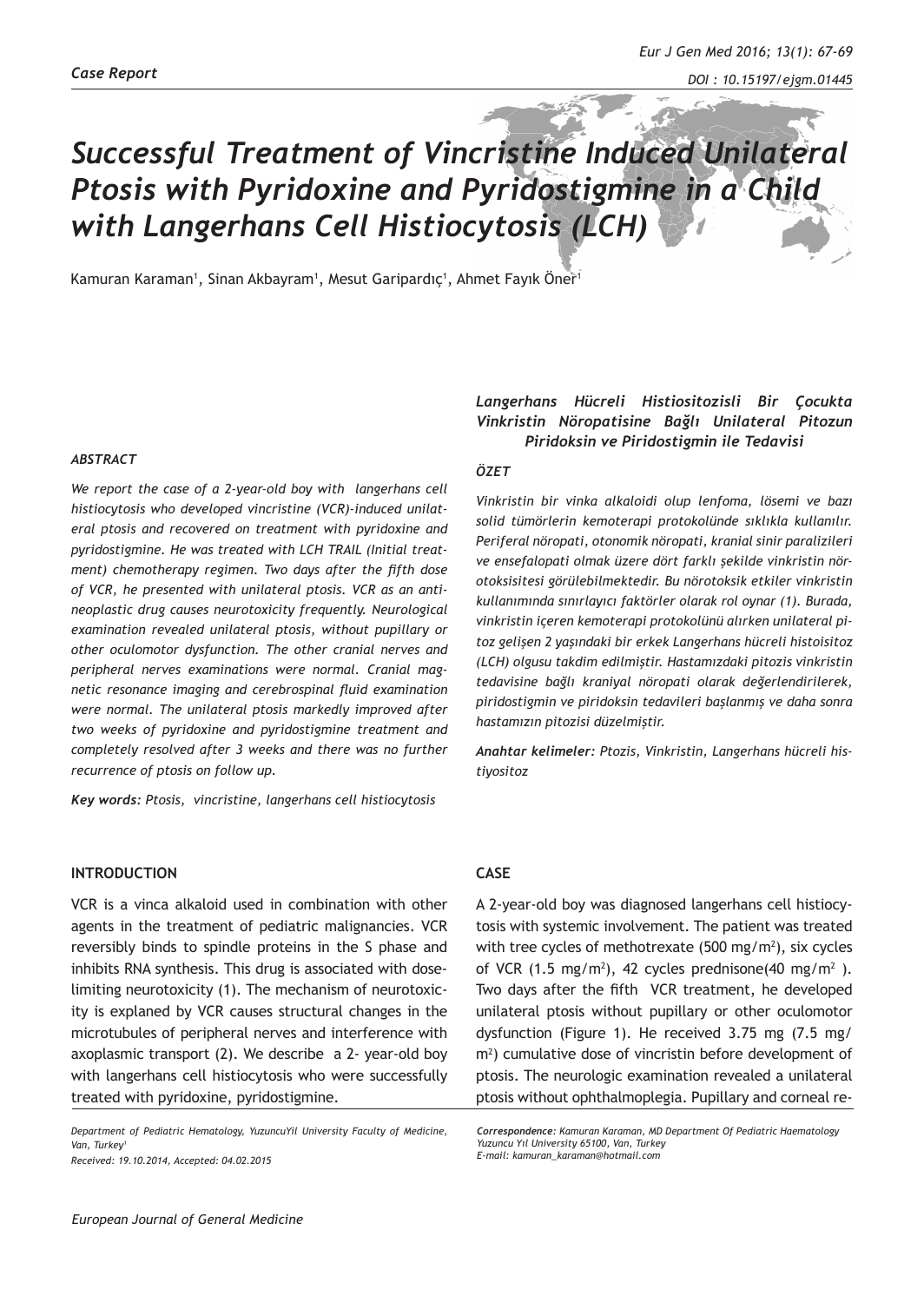



*Figure 1. Unilateral ptosis Figure 2. Complete resolution of unilateral ptosis*

flexes were normal, as were as the remaining neurologic findings, including deep tendon reflexes and sensibility. Ophthalmologic/ophthalmic examination confirmed that visual acuity and fundus region were normal. He received chemotherapy including following values: hemoglobin, 9.5 g/dL; platelet count, 35 000/mm<sup>3</sup>; white blood cell count, 4500/mm3 ; aspartate aminotransferase, 33 U/L;

alanine aminotransferase, 15 U/L; lactate dehydrogenase, 950 U/L; triglyceride 195 mg/dl and total bilurubin 9.4 mg/dl. Cerebrospinal fluid examination and cranial MRI was normal. VCR toxicity was suspected. Pyridoxine  $(150 \text{ mg/m}^2/\text{day} \text{ per oral bid})$  and pyridostigmine  $(3 \text{ mg/m}^2/\text{day} \text{ per oral b})$ kg/day per oral bid) were used in the treatment of VCRneuropathy. The unilateral ptosis markedly improved after two weeks of pyridoxine and pyridostigmine treatment and completely resolved after 3 weeks . During the follow up of 4 months we did not observe residue or recurrence of the ptosis (Figure 2).

## **DISCUSSION**

When diagnosing the drug related neurophaty, the other causes that may lead similar clinical scenarios should be excluded. The diagnosis is confirmed by the occurence of ocular changes during vincristin treatment, the resolution of symptoms with using of pyrodoxin and pyrodistigmine, the normal examination of cerebrospinal fluid examination and not determining any pathology of brain parenchymal lesion on central imaging. In our case, the ocular examination was normal before chemoteraphy and there is no family history of neuropathy. Unilateral ptosis was occured 2 days after treatment of fifth cycles of VCR. The central imaging was normal and examination of cerebrospinal fluid revealed no pathology in our case. The unilateral ptosis was recovered completely with treatment of pyridoxine (150 mg/m<sup>2</sup>) and pyridostigmine (3 mg/kg p.o. bid) which is known as having evidence of neuroprotective and neuroregenerative effect.

VCR exert their antitumor activities by binding to tubulin followed by disruption of mitotic spindle in actively dividing cells. Furthermore, axonal microtubules are also composed of tubulin and neurotoxicity caused by VCR is mainly attributed to disruption of microtubule structure leading to impairment of axoplasmic transport and dying back neuropathy (3). Though some studies have suggested the small increase in an average diameter of C fibers and other subtle changes in axons in A and C fibers with low dose of VCR and paclitaxel (4,5). Neuroprotective and/or neuroregenerative agents have been sought after as an effective therapy for treating such complications.

Puneet Jain et al. reported that , neuropathy electrophysiologically was occured 33.75%.of patients. Symmetric motor axonal polyneuropathy was the most common pattern of involvement seen in 19 (23.8%) children (6). VCR-induced neuropathy is usually mild and severe complications including partial or total paralysis are reported in rare cases (2). The neurotoxicity is dose related and cumulative with repeated dosage such that the drug therapy has to be stopped after a cumulative dose of 30 to 50 mg. Symptoms usually appear 2 to 19 weeks after the commencement of VCR (7). As consistent with literature, in our case, the ptosis was diagnosed after the fifth weeks of treatment with VCR . VCR neurotoxicity may be aggravated by higher dosage (>30 mg), hypersensitivity to the drug, pre-existing liver dysfunction or a hereditary neuropathy, and concomitantly use of other drugs